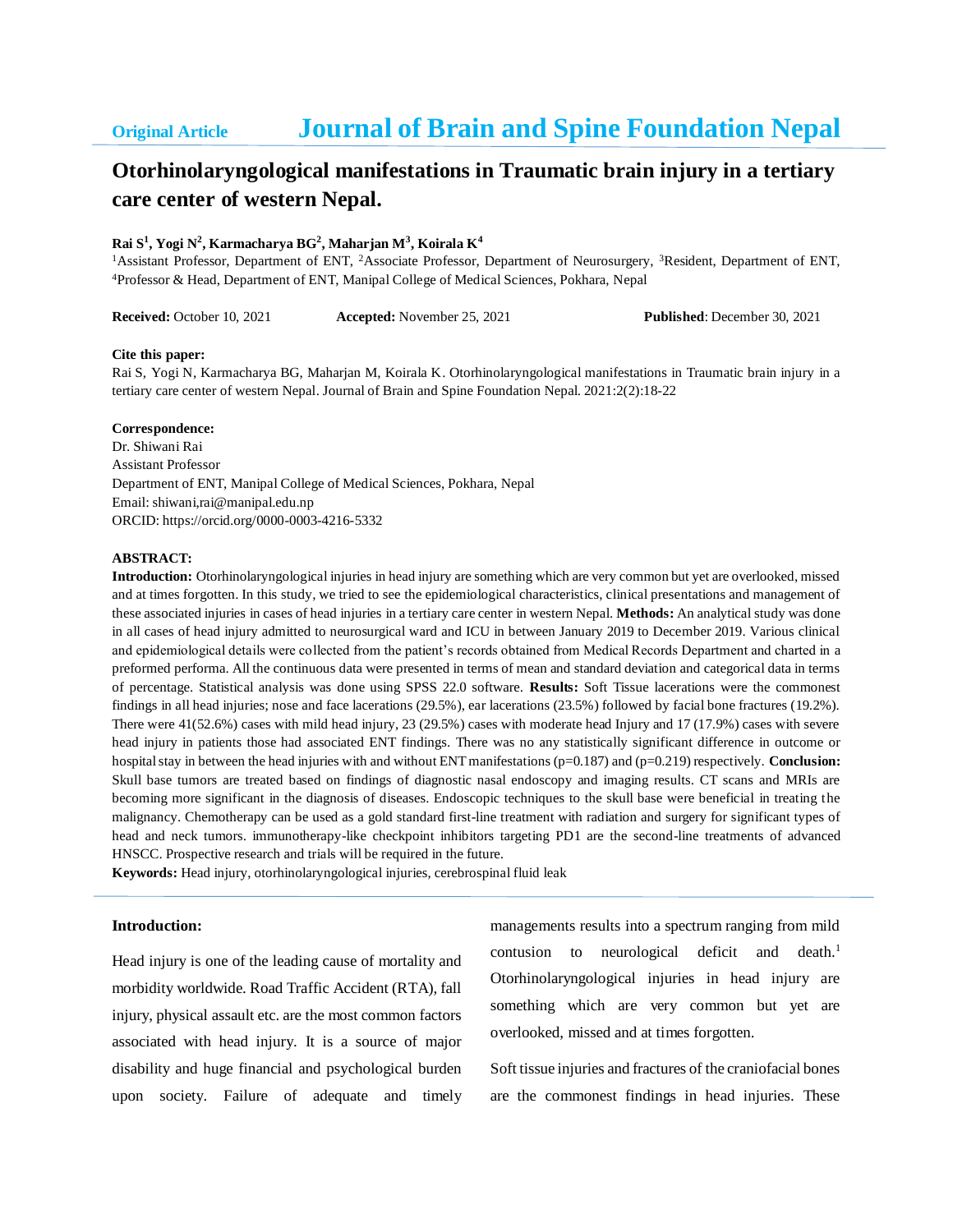fractures are usually associated with cerebrospinal fluid (CSF) leaks mostly rhinorrheas and ottorheas and can be very difficult to manage with many unpleasant consequences like meningitis, cerebral abscess, hearing loss, persistent vertigo, facial nerve paralysis due to entrapment etc. $2-4$  Fractures involving the midfacial skeleton may occur with epistaxis and patients at risk of brain injury with or without fractures involving the calvarium. Hemorrhage in the ear canal or behind the tympanic membrane may indicate occult brain injuries, which may be difficult to predict initially. Anosmia is a common feature as a result of severance of the olfactory nerves at the cribriform plate of the ethmoid bone which can be accompanied by CSF rhinorrhea with the risk of developing meningitis.<sup>5,6</sup> Injuries to the neck and face may also lead to airway incompetence requiring urgent tracheostomies. Patient might have dysphagia leading to aspirations and inadequate nutrition. Apart from these, patients might have soft tissue injuries of the ear, nose and face causing cosmetic and aesthetic challenges once the patient is out of danger from traumatic brain injury.

Otorhinolaryngoloists are mostly forgotten partners in management of head injuries, who are usually called upon once the crisis is settled and patient is out of danger. However, for a better outcome of patient both clinically and aesthetically, otorhinolaryngologists should be involved right from the beginning. In this study, we tried to see the epidemiological characteristics, clinical presentations and management of these associated injuries with a view to creating awareness for early recognition and prompt treatment to achieve better management outcomes for patients.

## **Methods:**

An analytical study was done in all cases of head injury admitted to neurosurgical ward and ICU of Manipal Teaching Hospital, a tertiary care teaching hospital in

Pokhara in between January 2019 to December 2019. The objective of the study was to assess the incidences of various otorhinolaryngological manifestations in patients with head injury and its epidemiological and clinical characteristics and management patterns. All the patients admitted to the neurosurgical department during the study period were included in the study. Data were collected on various patient's characteristics (age, sex) Trauma characteristics [Glasgow Coma Scale(GCS), associated ENT injuries, mode of injury etc.), ENT manifestations (symptoms, associated injuries etc.] intervention and outcomes. Various clinical and epidemiological details were collected from the patient's records obtained from the departmental computer and Medical Records Department (MRD) of the hospital and charted in a preformed performa. Patients having incomplete data in their records, those with lost files and those who had left against medical advice without completing the proper treatment were excluded from the study.

All the continuous data were presented in terms of mean and standard deviation and categorical data in terms of percentage. Difference in various variables were tested using students' t test (continuous data) and Fischer Exact Test (categorical). Statistical analysis was done using SPSS 22.0 software.

## **Results:**

During the study period, 458 cases of trauma were admitted in Neurosurgery department of Manipal Teaching Hospital, out of which 83 patients were cases of isolated spinal injury without head injury. Thus there were 375 cases of head injury admitted in the department during the study period. Out of these, 66 patients were excluded due to incomplete or lost records or those who left against medical advices. Thus, out of the remaining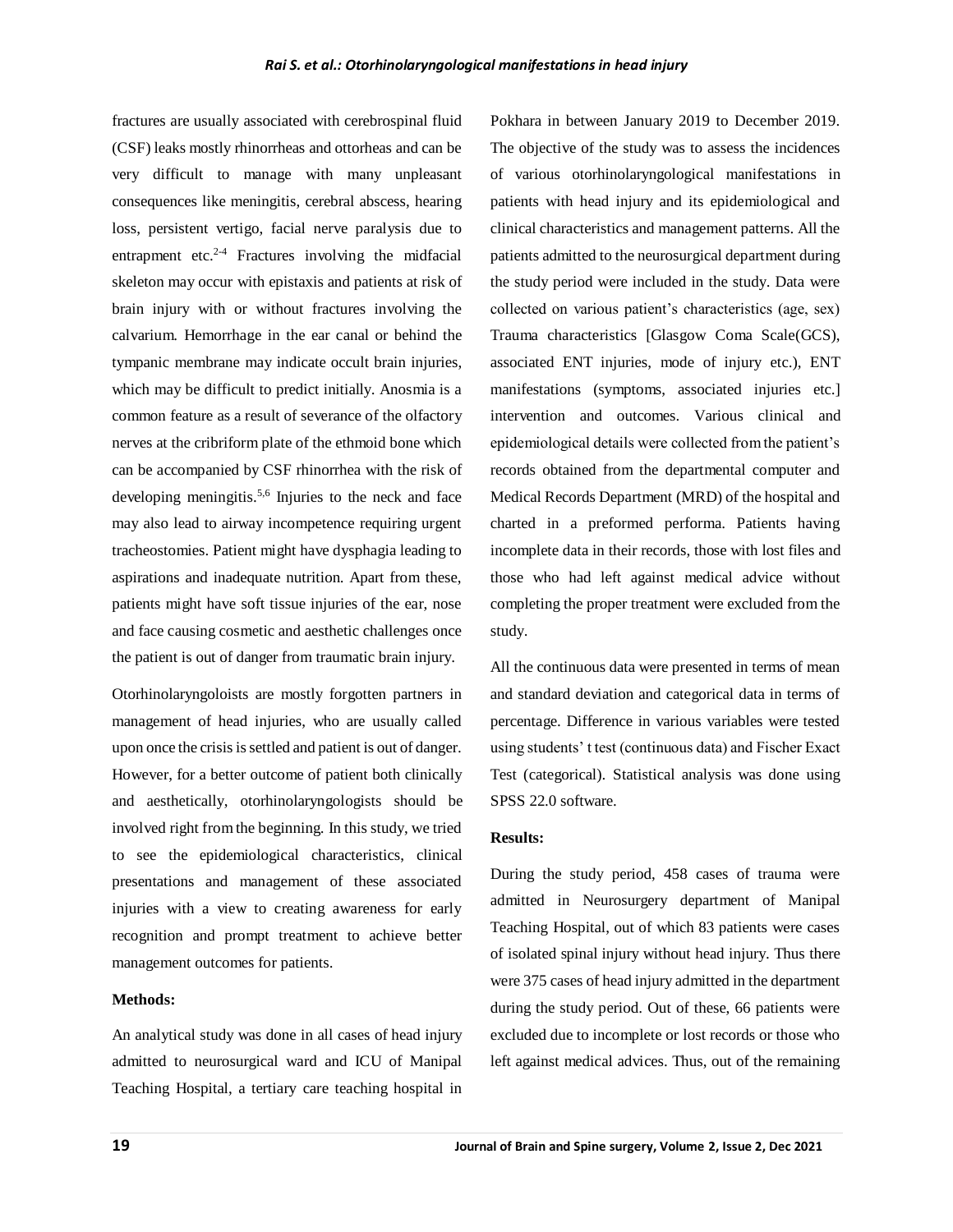309 patients with head injury, 78 patients had associated ENT manifestations.

Table 1 shows various ENT manifestation of patients admitted with head injury during the study period. Soft Tissue lacerations were the commonest findings in all head injuries; nose and face lacerations (29.5%), ear lacerations (23.5%) followed by facial bone fractures (19.2%).

Table 1. ENT manifestations in patient with head injury

| S.N | <b>ENT Manifestations</b>     | Frequency | Percentage |
|-----|-------------------------------|-----------|------------|
| 1   | CSF Rhinorrhea                | 12        | 15.4       |
| 2   | CSF Otorrhea                  | 8         | 10.3       |
| 3   | <b>EAR</b> Laceration         | 18        | 23.1       |
| 4   | Nose & Face Laceration        | 23        | 29.5       |
| 5   | Neck Laceration/Injury        | 12        | 15.4       |
| 6   | <b>TM</b> Perforation         | 8         | 10.3       |
| 7   | Hemotympanum                  |           | 9          |
| 8   | <b>Hearing Loss</b>           | 8         | 10.3       |
| 9   | <b>Tinnitus</b>               | 10        | 12.8       |
| 10  | Vertigo                       | 9         | 11.5       |
| 11  | <b>Facial Palsy</b>           | 5         | 6.4        |
| 12  | <b>Facial Fracture</b>        | 15        | 19.2       |
| 13  | <b>Frontal Bone Fracture</b>  | 10        | 12.8       |
| 14  | <b>Temporal Bone Fracture</b> | 13        | 16.7       |

Out of the 78 patients having ENT manifestations, 55 (70.5%) were male and 23 (29.5%) were females with M:F ratio of 2.39. The mean age of the patients was 38.94±15.821 years (Age range 16-78 Years). There were 41(52.6%) cases with mild head injury (GCS 13- 15); 23 (29.5% cases with moderate head Injury (GCS 9- 12) and 17 (17.9%) cases with severe head injury in patients those had associated ENT findings (Table 2).

Table 2. Grades of Head Injury

| S.N | Head Injury Grade | Frequency | Percentage |
|-----|-------------------|-----------|------------|
|     | Mild              |           | 52.6       |
|     | Moderate          | 23        | 29.5       |
|     | Severe            | 14        | 17.9       |

Out of these only 22 (28.2%) of the patients were operated for primary brain injury condition. Recovery of the patients was categorized as Glasgow Outcome Scale (GOS) which was further dichotomized into Good

Recovery (GR) group and Poor Recovery (PR) group. GR consisted of GOS 1 (Good recovery) and 2 (Moderate disability) whereas PR consisted of GOS 3 (Severe disability), 4 (Persistent vegetative stage) and 5 (Death). Amongst the 78 patient having some ENT manifestations along with head injury, Good Recover (GR) was seen in 70 (89.7%) cases where as Poor Recovery (PR) was seen in 8 (10.3%) of cases.

Table 3 shows various mode of injuries in these cases. Road Traffic accident (37.2%) and Fall from height (32.1%) were the commonest mode of injuries in these cases.

Table 3. Mode of Injury

| S.N | Mode of Injury      | Frequency | Percentage |  |
|-----|---------------------|-----------|------------|--|
|     | Fall Injury         | 25        | 32.0       |  |
| 2   | Road Traffic Injury | 29        | 37.2       |  |
| 3   | Assault             | 18        | 23.1       |  |
|     | Others              |           | 77         |  |
|     |                     |           |            |  |

Table 4 shows the comparison of outcome in between head injury patients with ENT manifestations and without ENT manifestations. There were 70/78 (89.74%) of patients with good recovery in patients having ENT manifestations versus 192/231 (83.12%) of patients with good recovery in patients without ENT manifestations. There was no any statistically significant difference in the outcome in between the two groups (p=0.219). Similarly, there was no any statistical significant difference in between the mean hospital stay of patients with ENT manifestations  $(30.63 \pm 10.52 \text{ days})$ versus those without ENT manifestations (28.37±13.82 days) (p=0.187).

## **Discussion:**

In our series we noted that 78 (25.24%) of patients had some sort of ENT manifestations in cases of head injury ranging from soft tissue lacerations to fractures of craniofacial bones and CSF leaks. Nose and face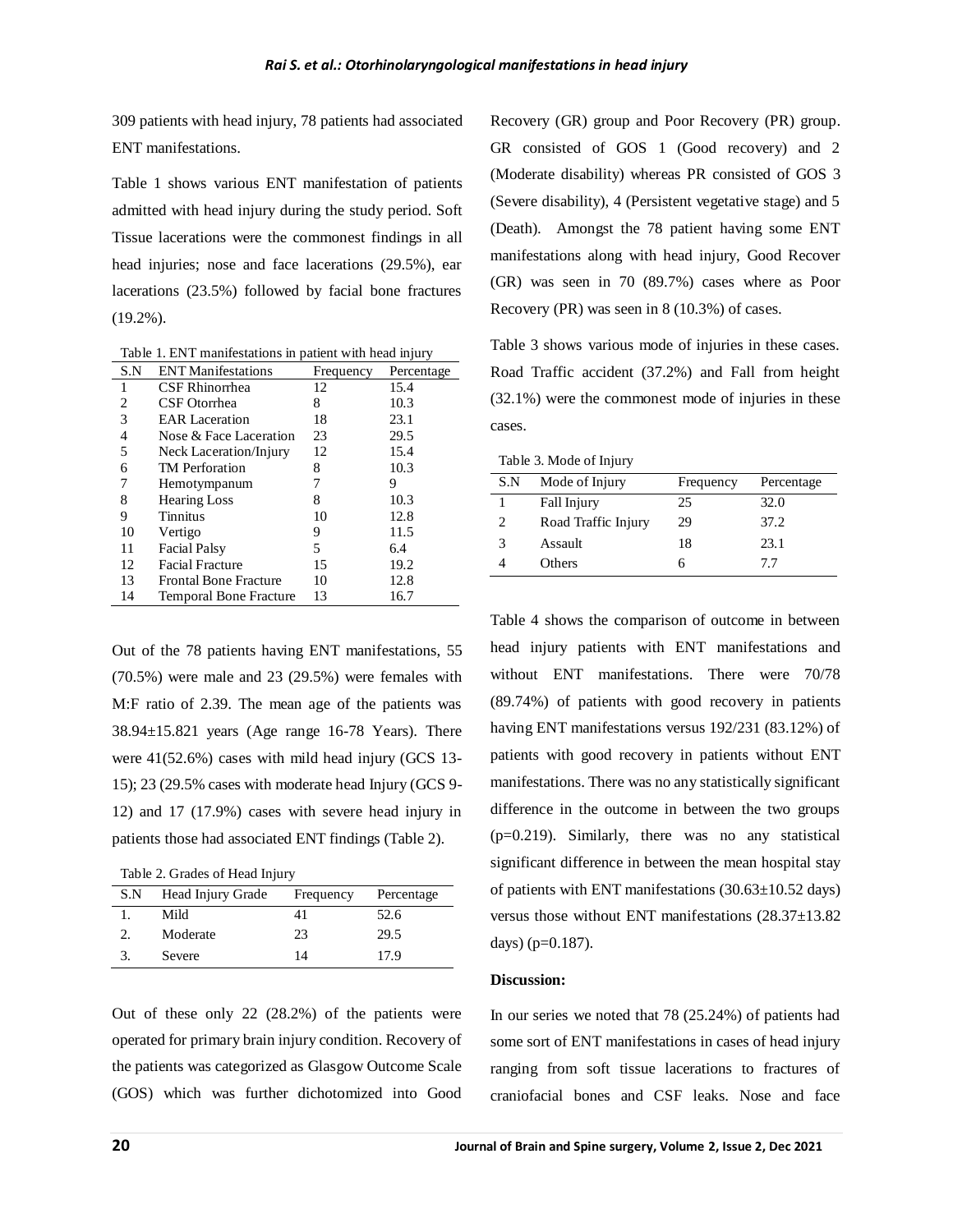lacerations were the commonest findings (23,29.5%) in all head injuries followed by CSF rhinorrhea (20,25.6%), ear lacerations (18,23.1%) and CSF ottorhea (17,21.8%).

Lacerations of ear have been reported as the commonest findings in previous studies as well.<sup>7-9</sup> Potsic explained in his study that ear injuries are common findings in head injuries due to their unprotected position in the head and minor lacerations to severe avulsions are the commonest findings especially in vehicular accidents.<sup>7</sup>

CSF leaks are commonly seen after traumatic brain injury and usually manifest as CSF otorrhea and CSF rhinorrhea. Post traumatic CSF leaks are seen in almost 2-3% of all closed head injuries in adults and almost 80- 90% of the causes of CSF leaks in adults are traumatic brain injuries, 12%-30% of skull base fractures, and 25% of facial fractures.10-12 CSF leaks can be potentially detrimental owing to the fact that the risks of meningitis and infective complications and thus morbidity and mortality increases in comparison to head injuries without CSF leaks. The usual treatment of CSF leaks in head injuries include conservative prophylactic intravenous antibiotics with suspicion or documented CSF leaks to broad spectrum intravenous antibiotics for two weeks if meningitis is documented. Very few cases of CSF leaks which do not resolve itself after conservative treatment require surgery which includes identification of the site of leak with help of various radiological procedures followed by surgical exploration and primary repair of the dura and the cranial base. $13-15$ In our series of head injuries with ENT manifestations; 25.6% had CSF rhinorrhea and 21.8% had CSF ottorhea. While all of the CSF ottorheas had spontaneous resolution, only one case of CSF rhinorrhea required surgical correction who underwent an uneventful course of anterior cranial fossa repair.

In our series there were eight (10.3%) of cases with tympanic membrane (TM) perforation which is similar to the series by Jarandikar AA et al (8.3%). All the cases of TM perforation were treated conservatively and had spontaneous healing.16 Pure tone audiometry (PTA) was done in OPD at follow up and most of them had conductive hearing loss. Patient with persistent perforation or with large perforations not undergoing spontaneous resolution, those with persistent vertigo, facial palsy or sensorineural hearing loss should be closely followed up and should undergo surgery. In our series none of the patient required surgery for tympanic membrane perforation.

In our series there were five (6.4%) patients with facial palsy, eight (10.3%) patients with hearing loss, 10 (12.8%) patients with tinnitus and Nine (11.5%) patients with persistent vertigo. All of these patient had spomtaneous resolution. Hearing loss were evaluated in ENT OPD with PTA and almost all of them had conductive hearing loss which had spontaneous resolution. Facial Palsy was reported in 6.6% -10% by other investigators.16-17 While one patient in the series of Jarandikar AA et al. required facial nerve decompression while Patil S et al. reported spontaneous resolution.<sup>16,17</sup>

In our series, there was no any statistically significant difference in the outcome in Terms of GOS and mean hospital stay in between patients with ENT manifestations and those without ENT manifestations.

Table 4. Comparison of overall outcome in between the two groups

| Good     | Poor     |       |
|----------|----------|-------|
| recovery | recovery |       |
| 70       | 8        | 0.219 |
| 192      | 39       |       |
|          |          |       |